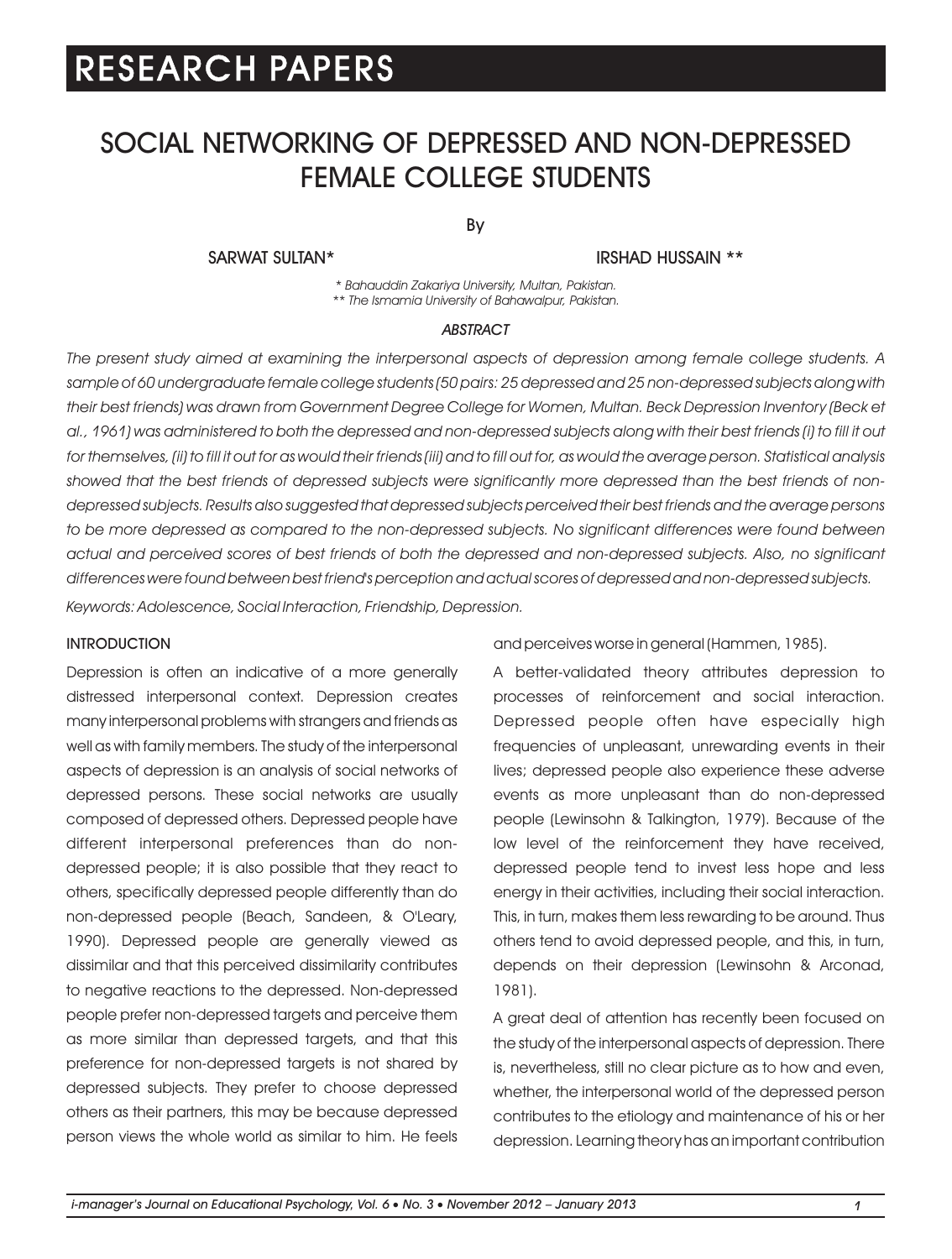to this idea by looking at the depressed people objectively and making it possible to accurately communicate a description of their behavior as well as the circumstances in which it occurs. Learning theorists see depression as a function of inadequate or insufficient reinforcement or as a lack of contingency or relationship between reinforcement and particular kind of behavior (Billings, Cronkite, & Moos, 1983).

Once a person has become depressed, Lewinsohn (1981) believes, the depression is maintained because other people find depressed people unpleasant to be with. Acquaintances tend to avoid the depressive as much as possible and thus further decrease the person's rate of reinforcement, in effect, intensifying the depression (Sarson & Sarson, 1980).

Coyne (1976) theoretically, posited that depressed people become enmeshed in a system of depressive symptomatology and response from others. Stated simply, the depressed person needs and searches out support, but engage others in such a way that they reject the person. This rejection is subtle: The depressed person elicits guilt in other people, and therefore rather than respond with overt hostility, these people provide nongenuine support and reassurance. The depressed person notices that his or her friends are behaving in a rejection way but are still verbally reassuring. Eventually the depressed person becomes certain that he or she is indeed not accepted and attempts to control the behavior of others and elicit support by displaying more symptoms and conveying more distress. The end result is a downward spiral in the depressed person's condition (Davison, Neale, & Kring, 2004).

Depressed people have a higher occurrence of unpleasant events in their lives and they also experience these events as more unpleasant than do non-depressed people. This greater negative response has been demonstrated not only by asking people to rate unpleasant events but also in the laboratory. The autonomic responsiveness of depressed and nondepressed groups was compared following aversive stimulation in the form of mild electric shocks. The depressed group responded more (higher skin reactions) to the aversive stimuli than the non-depressed group did. This result might reasonably lead one to expect the depressed individual to show a greater than usual tendency to withdraw from situations that he or she found unpleasant. This withdraw would have the effect of decreasing the depressed person's chances for reinforcement. Treatment of depression based on learning model usually involves some method for increasing reinforcements received for non-depressed behavior. Increasing the number of pleasant events by assigning the depressed person a schedule of tasks is one way to do this. After determining which events are pleasant, the therapist may assign the clients daily quota of enjoyment which he or she must seek out (Sarson & Sarson, 1980)

According to the behavioral theory, it has been suggested, that the depressed have received less positive reinforcement for their behavior than other people. Indulgence in pleasant activities can be said to generate positive reinforcement. Libet and Lewinsohn (1973) based their argument on a pleasant event schedule containing three hundred and twenty events. Older people proved to have participated in such pleasant activities less than younger people, and the depressed less than the non-depressed. Among the depressed a lower pleasant activity level also meant that the participant was finding the activities less satisfying. And it is, of course, just this combination lower satisfaction and fewer activities that is symptomatic of depression. The research finding when further investigated showed that when depressed subjects were asked to select partners for these activities, they preferred to select those partners who are themselves more depressed, than the nondepressed subjects. Thus the depressed patients develop them selves to the kind of activities in which they seek contact with other who are depressed too: the nondepressed on the other hand devoted themselves to the activities that depend on contact with others who are non-depressed (Beck, 1983).

A fundamental question has been that why people would find depressed people aversive. One suggested solution to this problem has been that depressed people engage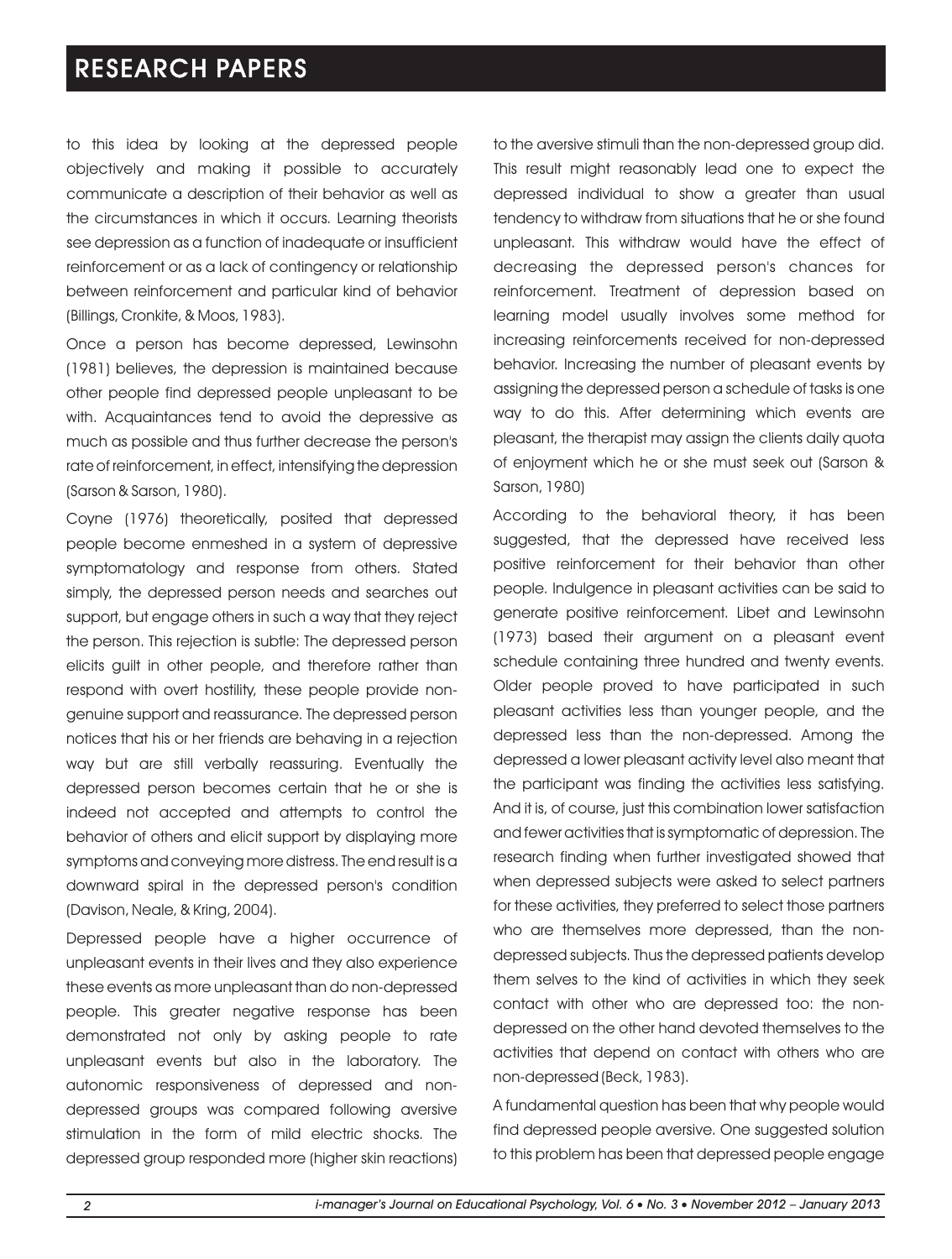in behaviors that others find aversive (Seligman, 1974) Research to date has, however, been equivocal on this matter. Some findings have failed to find differences in the verbal or behavioral productions of depressed people when compared with non-depressed people. Other studies, however, have found some differences both in actual behavior and in how depressed people perceive their interpersonal behaviors. To explain such conflicting results, it has been suggested that depressed people may respond differently to varying social contents, with a great likelihood of engaging in aversive behaviors occurring in intimate relationships. In fact, research has addressed the reactions of those who live with depressed people by studying their spouses and by studying their roommates (Coyne, 1976).

Most of the work on the interpersonal aspects of depression has focused on these issues. One assumption of this work is that depressed people function in a social environment in ways different from those of non –depressed people. It is equally possible that depressed people do actively structure or change their social relationships in unique and different ways that may contribute to their depression. To explore this issue, the interpersonal perceptions of the depressed person need to be systematically studied with respect to how they react to different types of people. The point is that the social likes and dislikes of depressed people are just as important components of the depressed person's social world as how they are reacted to by others (Rosenblatt & Greenberg, 1988).

Research examining the social preferences of depressed people is sparse. There is some evidence that depressed people may prefer the company of other depressed people. Finally, it was found that subjects whose mood states has been temporarily depressed preferred subsequently to work with a happy person but were more willing than non-depressed subjects to work with another whom they thought was also feeling sad. Other studies have looked more specifically at the social perceptions of depressed people (Billings et al., 1983).

Rosenblatt and Greenbreg (1988) found that the social perceptions of depressed people are in some ways different from the social perceptions of non-depressed people. Specifically, depressed subjects did not share non-depressed subjects preference for non-depressed targets. Furthermore, differences in perceived similarity seemed to mediate this effect. Non-depressed subjects perceived depressed others as dissimilar, but depressed subjects did not. In contrast to Coyne (1976), it was thus found that depressed people feel more anxious interacting with non-depressed people. Perhaps the similarity attraction relationship can account for these results. Perhaps depressed people perceived themselves to be more similar to other depressed people than nondepressed people.

Evidence shows that the depressed person's close and immediate social network possibly predominantly consists of more depressed people than a nondepressed person's social network. If so, depressed people may find their problems exacerbated and maintained by their social relationships with other depressed people. Furthermore, because people like to compare themselves with similar and available others as a mean of determining what are appropriate beliefs, attitudes, and actions, depressed people may choose to affiliate with one another and reinforce each other's depressed tendencies (Festinger, 1954).

Keeping in mind the importance of interpersonal aspects of depression, an attempt was made to examine the friendship patterns of depressed and non-depressed people. The purpose was to see whether the social networks of the depressed people are more predominantly composed of depressed others than the non-depressed people. Following hypotheses were formulated

- Depressed subjects will have best friends who are depressed more often than that of the non depressed subjects.
- Depressed subjects as compared to non-depressed l will perceive their best friends as being more depressed.
- Depressed subjects as compared to non-depressed l will perceive the average person to be more depressed.
- There will be no difference between the actual and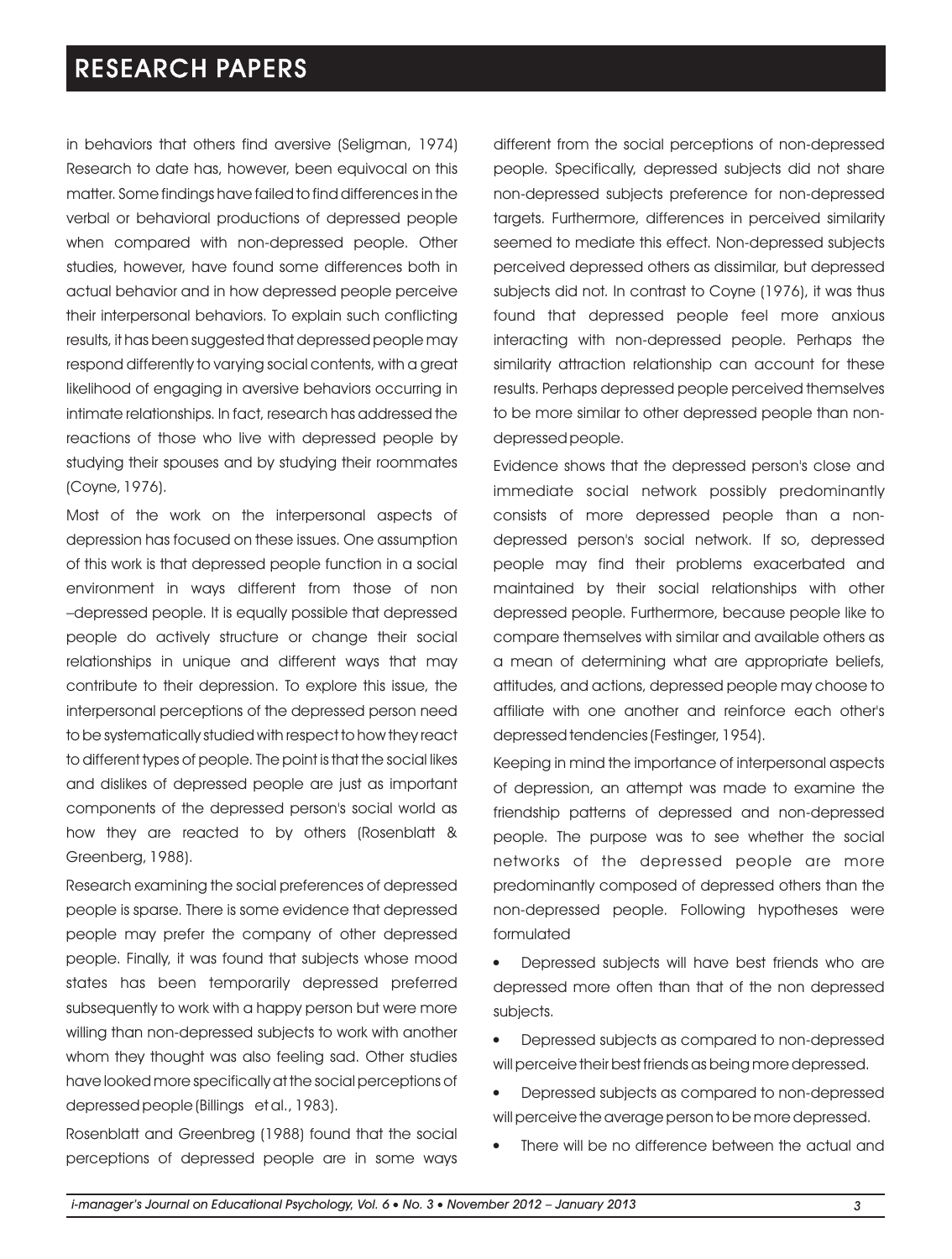perceived scores of best friends of both the depressed and non-depressed subjects.

There will be no difference between the best friend's l perception and actual scores of both the depressed and non-depressed subjects.

#### Method

#### *Sample*

The sample consisted of 60 female college students (30 pairs: 15 depressed and 15 non-depressed students along with their best friends) taken from Government Degree college for Women, Multan. The subjects were matched on the variables of education, single marital status and sex. Purposive random sampling technique was used to select the participants.

#### *Instrument*

#### *Beck Depression Inventory (BDI)*

The Beck Depression Inventory developed by Beck, Ward and Mendelson (1961), is a 21 item self-report scale presented in multiple choice format, which purports to measure the presence and degree of depression. Each item is rated on a 4-point scale ratting from 0 to 3. The BDI is scored by summing the ratings for the 21 items. The highest possible total for the whole test would be 63. Scores of 10 or bellow on BDI indicate no signs of depression and the scores of 11 or above on BDI are considered as presence of depression. The test-retest reliability for BDI range from 0.48 to 0.86 and concurrent validity for BDI range from 0.62 to 0.66.

#### *Procedure*

100 under graduate female college students and their best friends from Government Degree College for women, Multan were given the Beck Depression Inventory (BDI). From this pool, experimenter contacted high BDI score subjects and low BDI score subjects. On the basis of these scores, subjects were assigned either the depressed or non- depressed conditions. Depressed subjects were defined as those who scored 11 or above and nondepressed were defined as those who scored 10 or below. Both the subjects and their friends were given the BDI to fill out for themselves, to fill out as would their friends and to fill out for an average person would be. In the sense, both the depressed and non-depressed subjects had responded to BDI for three times; for own selves, for their best friends, and for average persons. All the subjects voluntarily participated in the research and confidentiality was assured to them. After the completion of data collection, the whole information was statistically analyzed.

#### **Results**

Using SPSS (Statistical Package for Social Sciences), t-test was used to investigate the significance of differences between scores of best friends of depressed and nondepressed subjects along with the depressed and nondepressed subject's perception about their best friends and the average persons.

The results in Table 1 suggest that reported scores of best friends of depressed are significantly higher than the scores of best friends of non-depressed subjects. It indicates that depressed subjects have best friends who are also depressed than that of non-depressed subjects.

Results from Table 2 suggest that the reported scores of depressed subject's perception about their best friends are significantly higher than the scores of non-depressed subject's perception about their best friends. It means that depressed subjects perceive their best friends as depressed as they are.

Results from Table 3 suggest that the reported scores of depressed subject's perception about average person are significantly higher than scores of non-depressed

| Group           | M     | SD   |       | р       |
|-----------------|-------|------|-------|---------|
| <b>Best</b>     | 23.14 | 9.29 | 6.724 | $0.02*$ |
| Best friends of | 5.34  | 2 72 |       |         |

 $df = 48, *p < 0.05$ Table 1. Means, Standard Deviations and t-value for scores of the Best Friends of Depressed and Best Friends of Non- Depressed Subjects on BDI (N =25, 25)

| Group                                                                | M    | <b>SD</b> |       | р        |
|----------------------------------------------------------------------|------|-----------|-------|----------|
| Depressed<br>subject's<br>perception about<br>their best friends     | 22.2 | 8.08      | 5.045 | $0.00**$ |
| Non-depressed<br>subject's<br>perception about<br>their best friends | 9.94 | 4.84      |       |          |

df = 48,  $*p < 0.05$ ,  $***p < 0.001$ 

Table 2. Means, Standard Deviations and t-value for the Scores of Depressed and Non- Depressed Subject's Perception about their Best Friends on BDI (N=25, 25)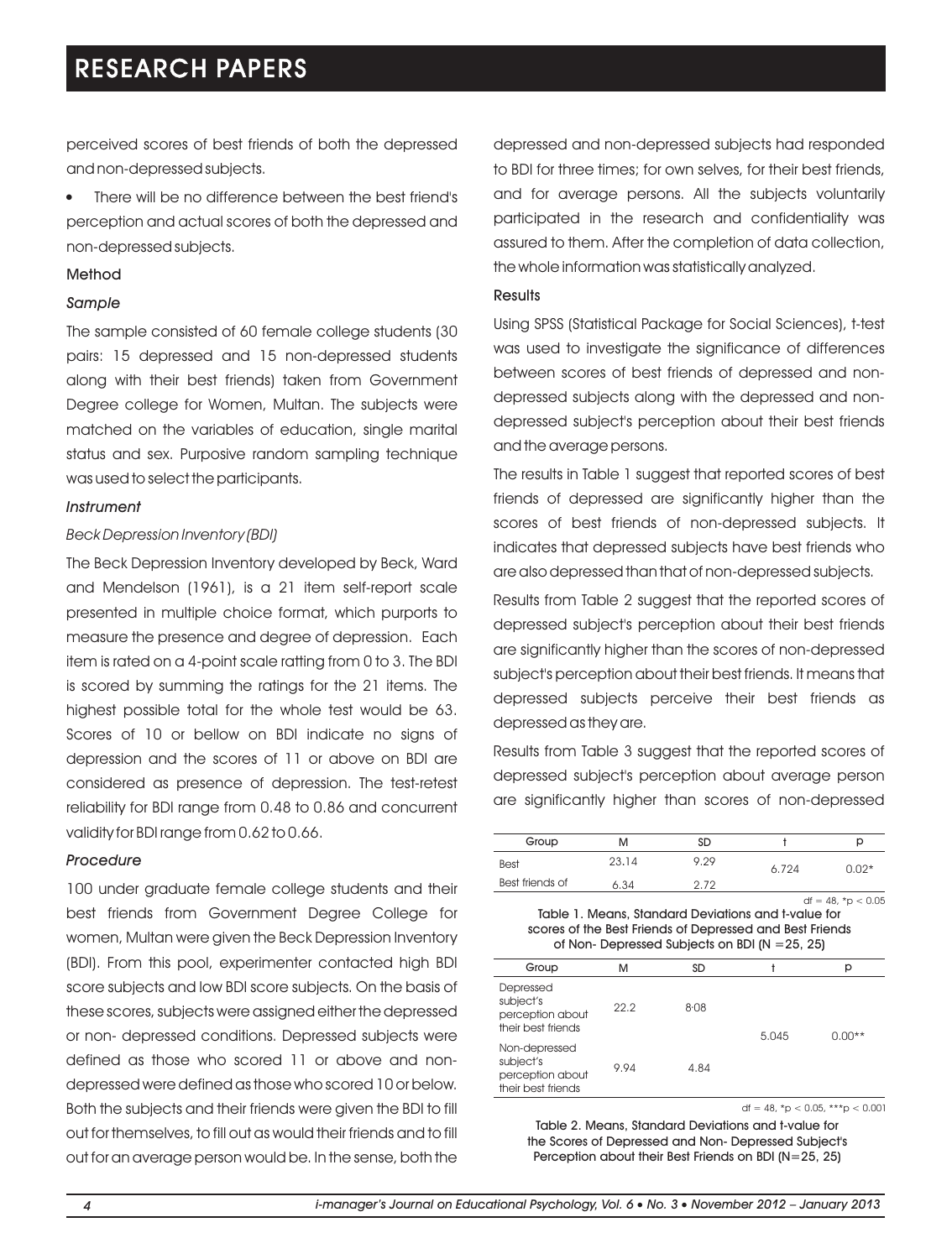subject's perception about average person. It means that depressed subjects perceive average persons as depressed as they are.

Results from Table 4a suggest that the reported scores of depressed subject's perception about their best friends are not significantly different from the actual scores of their best friends. It means that depressed subject's perception about their best friends is equal to the actual scores of their best friends.

Results from Table 4b suggest that the reported scores of non-depressed subject's perception about their best friends are not significantly different from the actual scores of their best friends. It means that non-depressed subject's perception about their best friends is equal to the actual scores of their best friends.

Findings from Table 5a suggest that the reported scores of

| Group                                                                   | M     | SD    |       | р       |
|-------------------------------------------------------------------------|-------|-------|-------|---------|
| Depressed<br>subject's<br>perception<br>about their<br>best friends     | 23.2  | 11.55 | 2.469 | $0.03*$ |
| Non-depressed<br>subject's<br>perception<br>about their<br>best friends | 13.67 | 9.49  |       |         |

df = 48,  $*$ p < 0.05

Table 3. Means, Standard Deviations and t-value for the Scores of Depressed and Non- Depressed Subject's Perception about the Average Person on BDI (N=50)

| Group                                                                | м     | SD   |          | р    |
|----------------------------------------------------------------------|-------|------|----------|------|
| Depressed<br>subject's<br>perception about<br>their best friends     | 22.2  | 8.08 | $-0.294$ | 0.09 |
| Non-depressed<br>subject's<br>perception about<br>their best friends | 23.14 | 9.30 |          |      |

Table 4a. Means, Standard Deviations and t-value for the Actual Scores of Best Friends and Scores of Depressed Subject's Perception about them on BDI  $(N = 50)$  $df = 48$ ,  $p =$  non-significant

| Group                                                                                                                                    | м    | SD   |       | р    |
|------------------------------------------------------------------------------------------------------------------------------------------|------|------|-------|------|
| Non-depressed<br>subject's<br>perception about<br>their best friends<br>Actual scores of<br>best friends of<br>non-depressed<br>subjects | 9.26 | 5.06 | 1.177 | 0.08 |
|                                                                                                                                          | 8.33 | 2.72 |       |      |

 $df = 48$ ,  $p =$  non-significant Table 4b. Means, Standard Deviations and t-value for the Actual Scores of Best Friends and Scores of Non-Depressed Subject's Perception about them on BDI (N =50)

depressed subjects are not significantly different from their best friend's perception about them. It means that depressed subject's perception about their best friends is equal to the actual scores of their best friends.

Findings from Table 5b suggest that the reported scores of the perception of best friends of non-depressed subjects are not significantly different from the actual scores of non-depressed subject

#### **Discussion**

The present research was an attempt to examine the interpersonal aspects of depression. The purpose is to investigate whether depressed people prefer others who also tend toward depression. The research findings are based on the responses of 60 undergraduate female college students (50 pairs: 25 depressed and 25 nondepressed students along with their best friends). It is confirmed in the study, that the best friends of depressed people did indeed score higher on a measure of depression than did the best friends of non-depressed people. This suggests that the reported depression scores in best friends of depressed subjects are significantly higher than the scores of non-depressed subject's best friends. This may coincide with Festinger's theory (1954) of social comparison. According to this theory when objective means of evaluating one's ability or attitudes are not available, one needs to rely on social reality for

| Group                                                                    |       | SD   |       |      |
|--------------------------------------------------------------------------|-------|------|-------|------|
| Actual scores of<br>depressed subjects                                   | 25.8  | 8.79 |       |      |
| Scores of best<br>friend's perception<br>about the depressed<br>subjects | 23.06 | 5.22 | 1.293 | 0.07 |

 $df = 48$ ,  $p =$  non-significant

Table 5a. Means, Standard Deviations and t-value for the Actual Scores of Depressed Subjects and Scores of Their Best Friend's Perception about Them on BDI (N=50)

| Group                                                                           | М    | <b>SD</b> |       | р    |
|---------------------------------------------------------------------------------|------|-----------|-------|------|
| Actual scores of<br>non-depressed<br>subjects                                   | 7.66 | 2.90      |       |      |
| Scores of best<br>friend's perception<br>about the<br>non-depressed<br>subjects | 6.94 | 4.56      | 0.526 | 0.08 |

 $df = 48$ ,  $p =$  non-significant

Table 5b. Means, Standard Deviations and t-value for the Actual Scores of Non-Depressed Subjects and Scores of their Best Friend's Perception about them on BDI (N=50)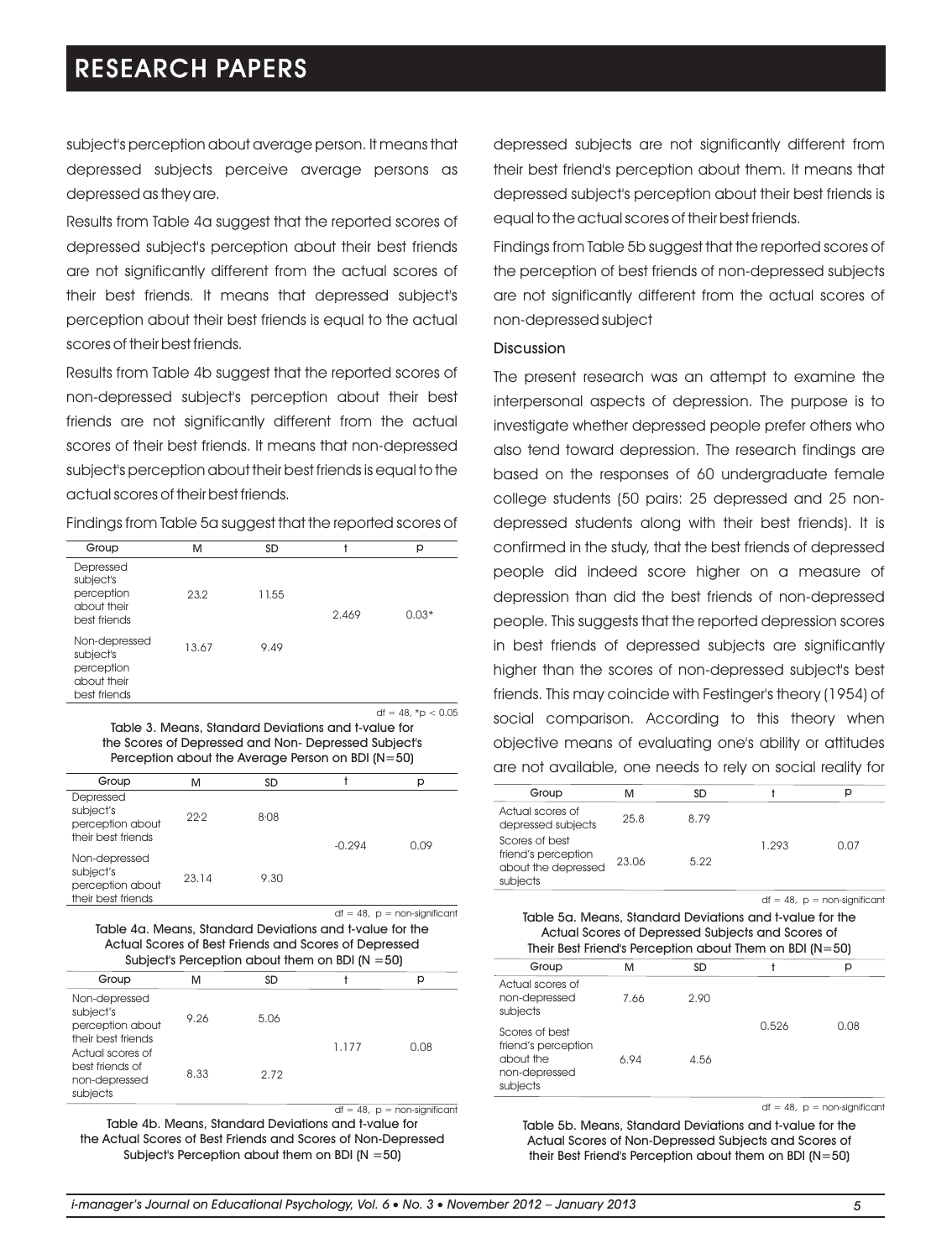evaluation. This means that one must compare oneself with others to obtain some level of self-evaluation. Generally, people refer to compare themselves with others who have similar attitudes and abilities. So, depressed people may choose to affiliate with another and reinforce each other's depressed tendencies. Brickman and Bulman (1977) also suggest that for depressive the avoidance of people who are doing well may occur when it is thought that the comparison might provide unfavorable information. They may feel threatened by others who are better off and, as a result, choose to avoid such people and seek out others who appear to be doing the same or worse than they are. According to Coyne (1976) non-depressed people feel more anxious and hostile in the presence of depressed people and would therefore reject them. So, the nondepressed people may tend to seek out and maintain friendship with other non-depressed people: therefore their best friends would likely be non-depressed. This preference, however, would leave the depressed person in a disadvantage with respect to gaining non-depressed friends. This would rather leave the depressed in a social network of only depressed people all around. The research findings of Rosenblatt and Greenberg (1991) also suggests that depressed subjects have best friends who are themselves more depressed than the best friends of non-depressed subjects.

According to the research findings, depressed subjects as compared to non-depressed perceived their best friends as being more depressed i.e. the reported scores of depressed subject's perception of best friends are significantly higher than the non- depressed subject's perception's of their best friends. This may be simply because of that fact, as explained by Beck (1961), that the dominating characteristics of depressive personality is a negative view of him, the world and the future: he practices overgeneralization, minimization of the positive and maximization of the negative. In general, people tend to believe that there is high consensus for their own attributes (i.e. the false-consensus effect). That is, people tend to see any behavior or trait they possess as relatively common behavior they do not possess as relatively unique. As like attracts like i.e. when people resemble you in the same way you are attracted to them. Like anxious people are attracted to similar people, in the same way depressed people find other depressives to be attractive and thus to be their friends (Freden, 1982).

The results also indicated that the depressed subjects as compared to the non-depressed did perceive the average person to be more depressed i.e. the reported scores of depressed subject's perception of the average person are significantly higher than the non-depressed subject's perception of the average person. This may have resulted from a false-consensus bias. People in general tend to believe that there is higher consensus (false consensus) for their own attributes. Thus for depressed people everyone else is also depressed. This result is also in accordance with the research findings of Tabachnick, Crocker and Alloy (1983). Depressed and non-depressed college students were asked about the extent to which depression relevant and depression irrelevant attributes were true of themselves and true of the average college students. The depressed subjects perceived the average person to be depressed too. This may be because the depressed person views the whole world as similar to him. He feels and perceives worse in general. Also according to the research findings of Ross, Greene and House (1977), depressed subjects think others would choose the same response as themselves in a particular situation.

According to research finding no significant difference was found between the actual and perceived scores of the best friends of both the depressed and nondepressed subjects. Also, no significant difference was found between the best friend's perception and the actual scores of both the depressed and non-depressed subjects. The similarity attraction relationship can account for these results. The depressed people perceived themselves to be more similar to other depressed people than non-depressed.

The present research attempts to examine the interpersonal world of the depressed. It is quite possible that depressed people do actively structure of change their social relationships in unique and different ways that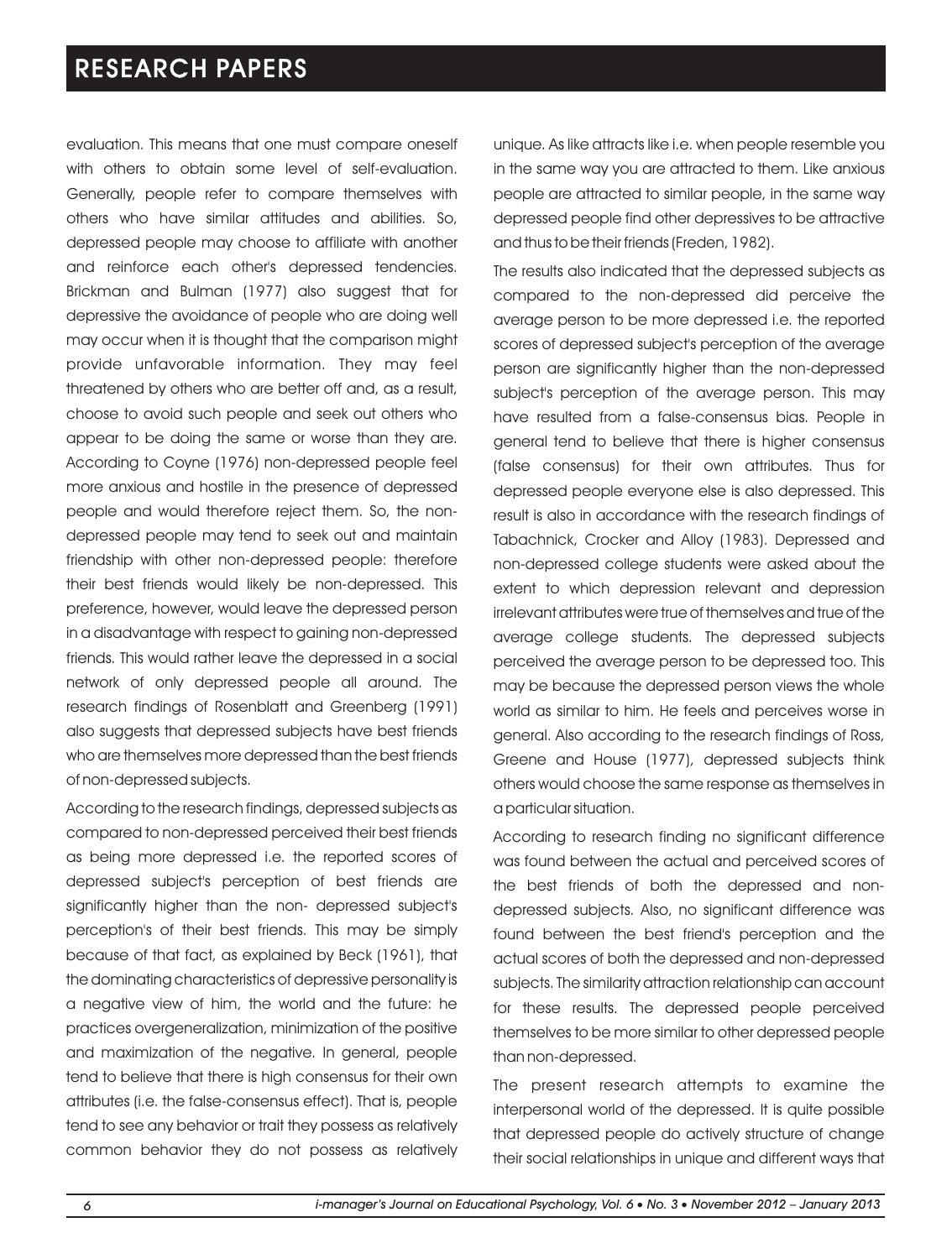may contribute to their depression. The point is to see whether the interpersonal world of depressed person contributes to the etiology and maintenance of his or her depression. Although the results of the present research are most clearly applicable to those experiencing symptoms of depression, similar phenomena may also occur in people with other disorder and emotional states. This is especially likely, given that a wide verity of clinical subpopulations may exhibit elevated score on the BDI. It also may simply be that people experiencing any form of psychological distress would react negatively to conversation with a novel other who is not exhibiting such distress. Clearly only future result that includes a variety of carefully diagnosed clinical samples can determine the extent to which these findings reflect a general phenomenon rather than one specific to depression. Thus the current research indicated that one could expect the same type of social comparisons to occur in other clinical groups or emotional sates. For example, one can hypothesize that people suffering from anxiety, low selfesteem, or other uncomfortable emotional states would also prefer comparisons with others suffering from similar states.

The result of this study provide further evidence that, as would be true for most people, the role of the depressed persons in selecting their interpersonal world is at least as, if not more, important than the role of people around the depressed. The depressed person may differently respond to different types of people and that the depressed person may operate in a more depressed social world of their choosing. Thus, rather than viewing depressed people primarily as victims of the reactions and preferences of other, it may be more profitable to view them as active social participants who mold their social world just as much as they are more molded by them.

#### Conclusion

The purpose of this study was to examine the interpersonal aspects of depression among female college students. The result of this study provide further evidence that, as would be true for most people, the role of the depressed persons in selecting their interpersonal world is at least as, if not more, important than the role of people around the depressed.

#### References

[1]. Beach, S. R. H., Sandeen, E. E., & O'Leary, K. D. (1990). *Depression in marriage*. New York: Guilford.

[2]. Beck, A. T., Ward, Mendelson, Mock & Erbaugh, (1961). Cognitive therapy. In H.I/ Kaplan and J. Sandock (Eds), *Comprehensive Text of Psychiatry* (4th ed). Baltimore:Williams and Wilkins.

[3]. Beck, A. T. (1983). Cognitive theory of depression: New perspectives In P.J. Clayton, and J.E. Barrett (Eds.), *Treatment of depression: Old controversies and new approaches*(pp.265-190). New York Raven Press.

[4]. Billings, A. G., Cronkite, R. C., & Moos, R. H. (1983). Social-environmental factors in unipolar depression: Comparisons of depressed patients and nondepressed controls. *Journal of Abnormal Psychology,* 92, 119 – 133.

[5]. Brickman, P., & Bulman, J. (1977). Social Comparison Processes. *Ps ychological Rev iew*, (pp. 1 7 4 - 186).Washington, DC: Hemisphere.

[6]. Coyne, J. C. (1976). Toward an interactional description of depression. *Journal of Clinical Psychiatry*, 39, 14-27.

[7]. Davison, G., Neale, J., Kring, A. (2004). *Abnormal Psychology.* United States of America: John Wiley & Sons, Inc.

[8]. Festinger, L. (1954). A theory of social comparison processes. *Human Relations,* 7,117-140.

[9]. Freden, L. (1982). *Psychological Aspects of Depression.* (pp.15-17, 79-83). New York: John Wiley and Sons.

[10]. Hammen, C., Marks, T., & de Mayo, R., (1985). Depressive self-schema, life stress, and vulnerability to depression. *Journal of Abnormal Psychology*, 94,308- 319.

[11]. Lewinsohn, P. M., & Talkington, J. (1979). Studies on the measurement of unpleasant events and relations with depression. *Applied Psychological Measurement*, 3, 83- 101.

[12]. Lewinsohn, P. M., & Arconad, M. (1981). Behavioral